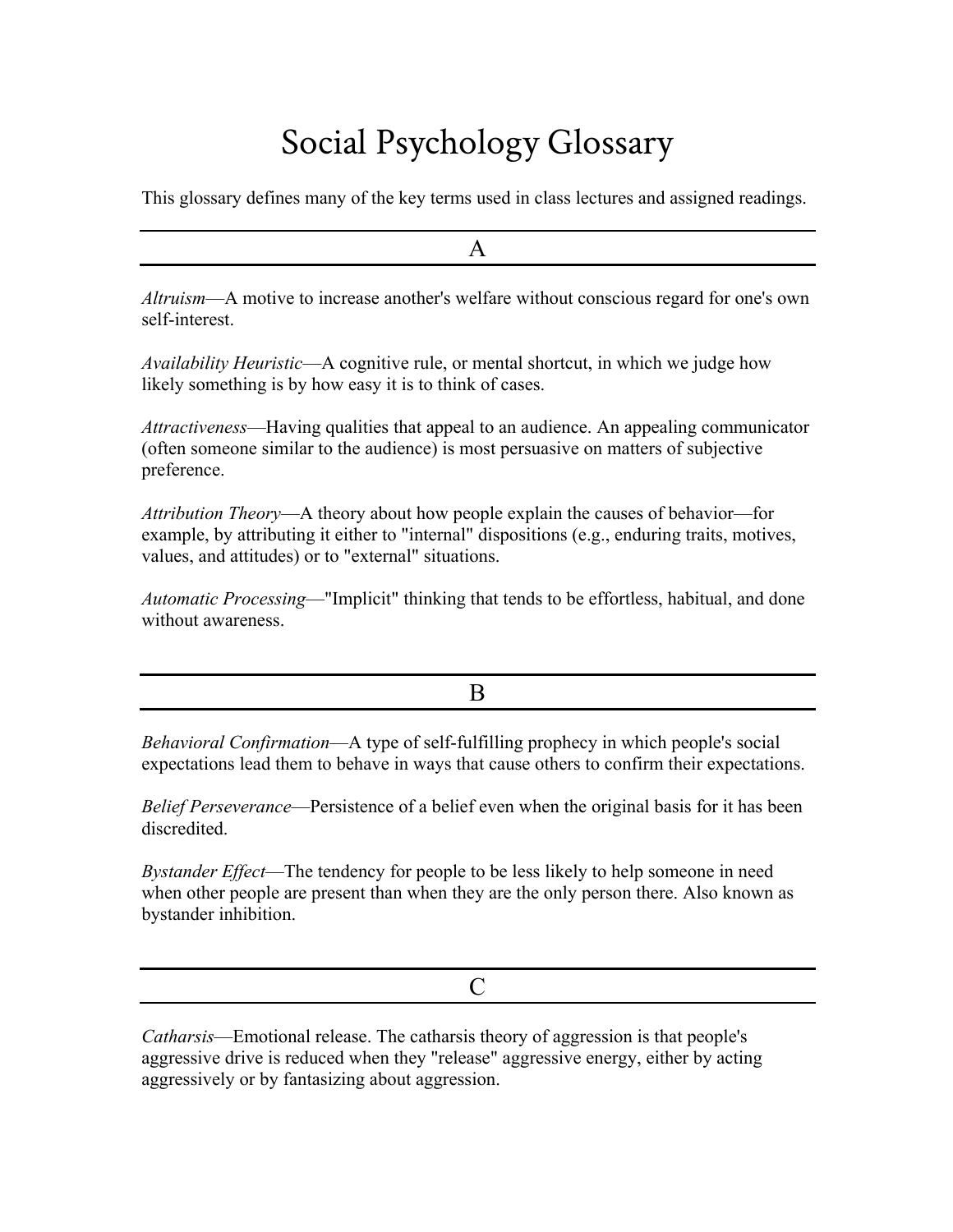*Central Route to Persuasion*—Occurs when people are convinced on the basis of facts, statistics, logic, and other types of evidence that support a particular position.

*Cognitive Dissonance*—Discomfort or tension that arises from holding two or more psychologically incompatible thoughts at the same time. Leon Festinger's theory of cognitive dissonance proposes that people are motivated to avoid or minimize cognitive dissonance whenever possible.

*Collectivism*—Giving priority to the goals and well-being of one's group (e.g., one's extended family or work group) over the welfare of the individual, and defining one's identity accordingly.

*Complementarity*—The popularly supposed tendency for people to choose friends or partners who are different from themselves and complete what they're missing (e.g., for a shy person to chose a highly social person as a romantic partner).

*Confirmation Bias*—A tendency to search for and weigh information that confirms one's preconceptions more strongly than information that challenges them.

*Conformity—*A change in one's behavior or belief in the direction shown by others.

*Controlled Processing*—"Explicit" thinking that tends to be deliberate, reflective, and conscious.

*Correlational Research—*The study of the naturally occurring relationships among variables.

*Counterfactual Thinking*—Imagining alternative scenarios and outcomes that might have happened, but didn't.

*Credibility*—Believability. The credibility of a communicator is typically based on how knowledgeable, experienced, and trustworthy the person is.

*Culture—*Enduring behaviors, ideas, attitudes, and traditions shared by a large group of people and transmitted from one generation to the next.

D

*Debriefing—*In social psychology, debriefing refers to an explanation that researcher gives participants after the data has been collected. Debriefing usually discloses any deception and often asks people about their perceptions and feelings.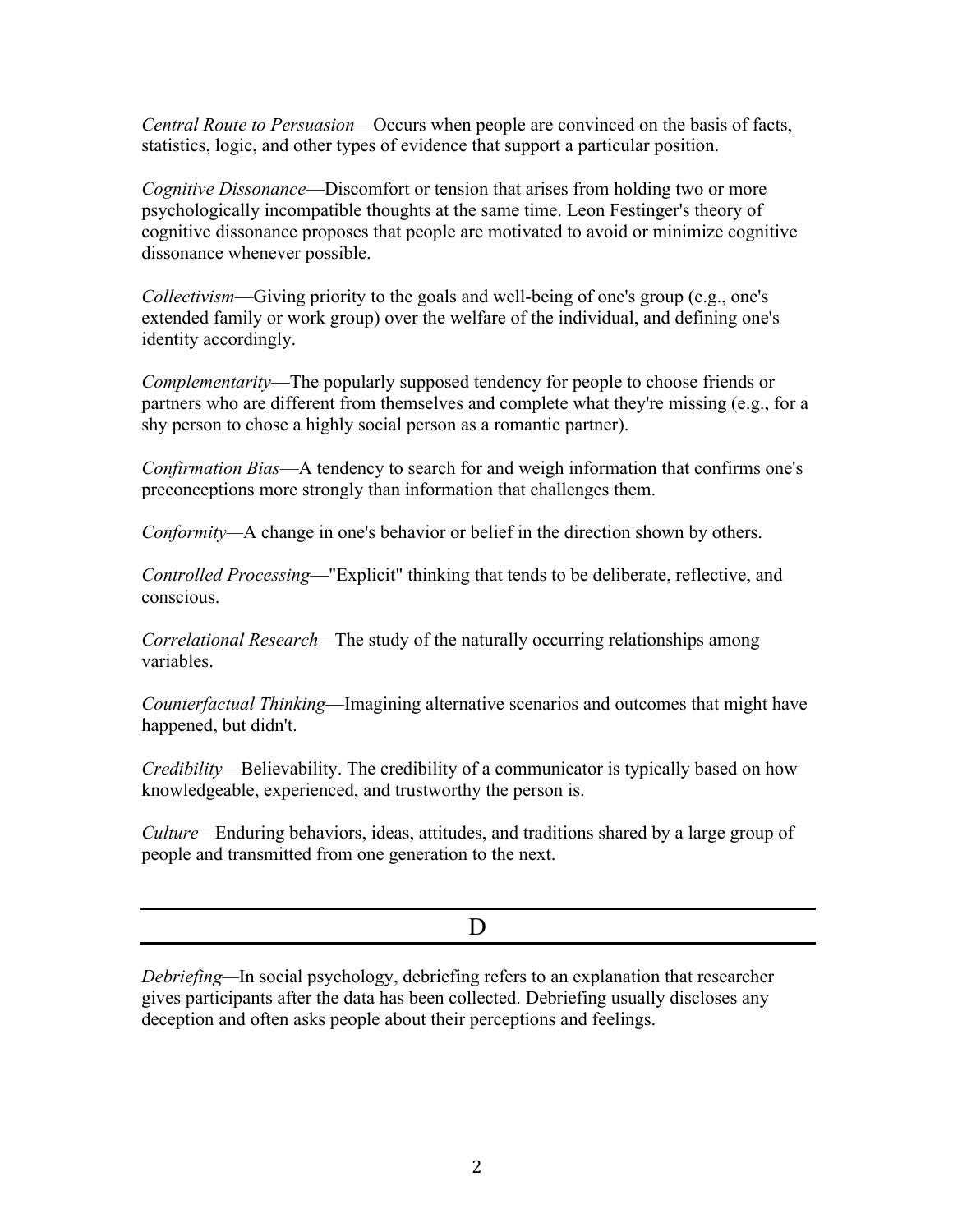*Deindividuation*—A loss of self-awareness that occurs when people are not seen or paid attention to as individuals (for example, when they become absorbed in a role that reduces their sense of individuality or accountability, or when they become part of a crowd or a mob).

*Demand Characteristics—*Cues in an experiment that tell the participant what behavior is expected.

*Dependent Variable—*A variable or outcome that is affected by, or dependent upon, an independent variable.

*Displacement*—The redirection of aggression to a target other than the source of one's anger or frustration. Generally, the new target is a safer or more socially acceptable target.

*Dispositional Attribution*—An explanation of someone's behavior that focuses on the person's traits and other personal characteristics.

*Dissonance*—See cognitive dissonance.

E

*Embodied Cognition*—The mutual influence of bodily sensations on cognitive preferences and social judgments.

*Experimental Realism—*The degree to which an experiment absorbs, engages, and involves its participants.

*Experimental Research—*Studies that explore cause–effect relationships by manipulating one or more factors (independent variables) while controlling others (holding them constant).

F

*False Consensus Effect*—The tendency to overestimate the commonality of one's opinions and one's undesirable or unsuccessful behaviors.

*False Uniqueness Effect*—The tendency to underestimate the commonality of one's abilities and one's desirable or successful behaviors.

*Field Research—*Research done in natural, real-life settings outside the laboratory.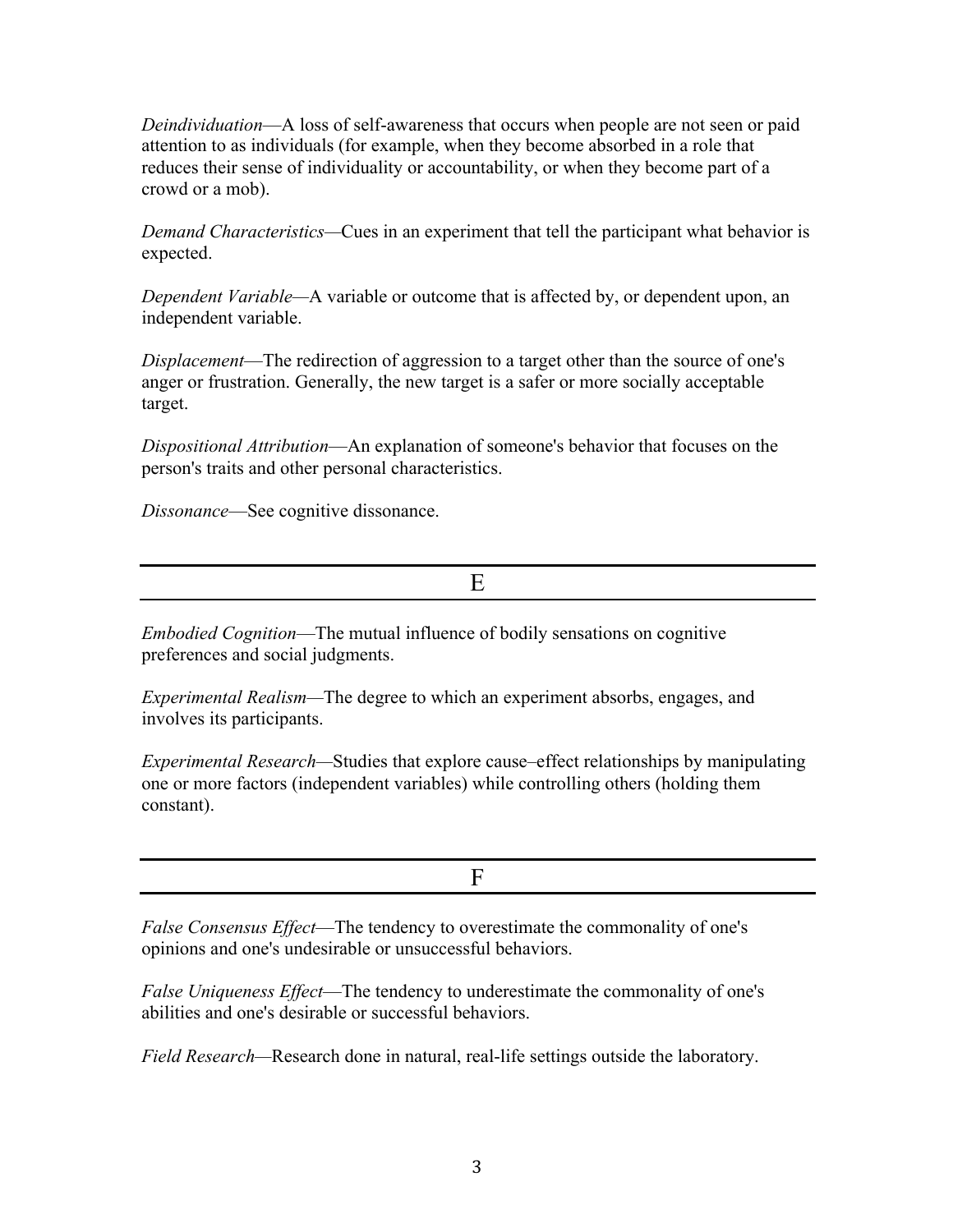*Framing—*The way a question or an issue is posed; framing can influence people's decisions and expressed opinions.

*Free Riders*—People who benefit from the group but give little in return.

*Frustration*—The blocking of goal-directed behavior.

*Fundamental Attribution Error*—The tendency for observers to underestimate situational influences and overestimate dispositional influences upon others' behavior.

*Groupthink*—A mode of thinking that people engage in when concurrence-seeking becomes so dominant in a cohesive ingroup that it overrides realistic appraisals of alternative courses of action.

*Group Polarization*—Group-produced enhancement of members' preexisting tendencies; a strengthening of the members' average tendency, not a split within the group.

*Heuristic*—A mental shortcut, or rule of thumb, that enables quick, efficient judgments.

*Hindsight Bias—*The tendency to exaggerate, after learning an outcome, one's ability to have foreseen how something turned out. Also known as the "I-knew-it-all-along" phenomenon

*Hypothesis* —A tentative explanation for an observation, phenomenon, or scientific problem that can be tested by further investigation.

I

*Illusion of Control*—The perception of uncontrollable events as under to one's control or as more controllable than they are.

*Illusion of Transparency*—The illusion that our concealed emotions are easily detected by other people.

*Illusory Correlation*—The perception of a relationship between two things where none exists, or the perception of a stronger relationship than actually exists.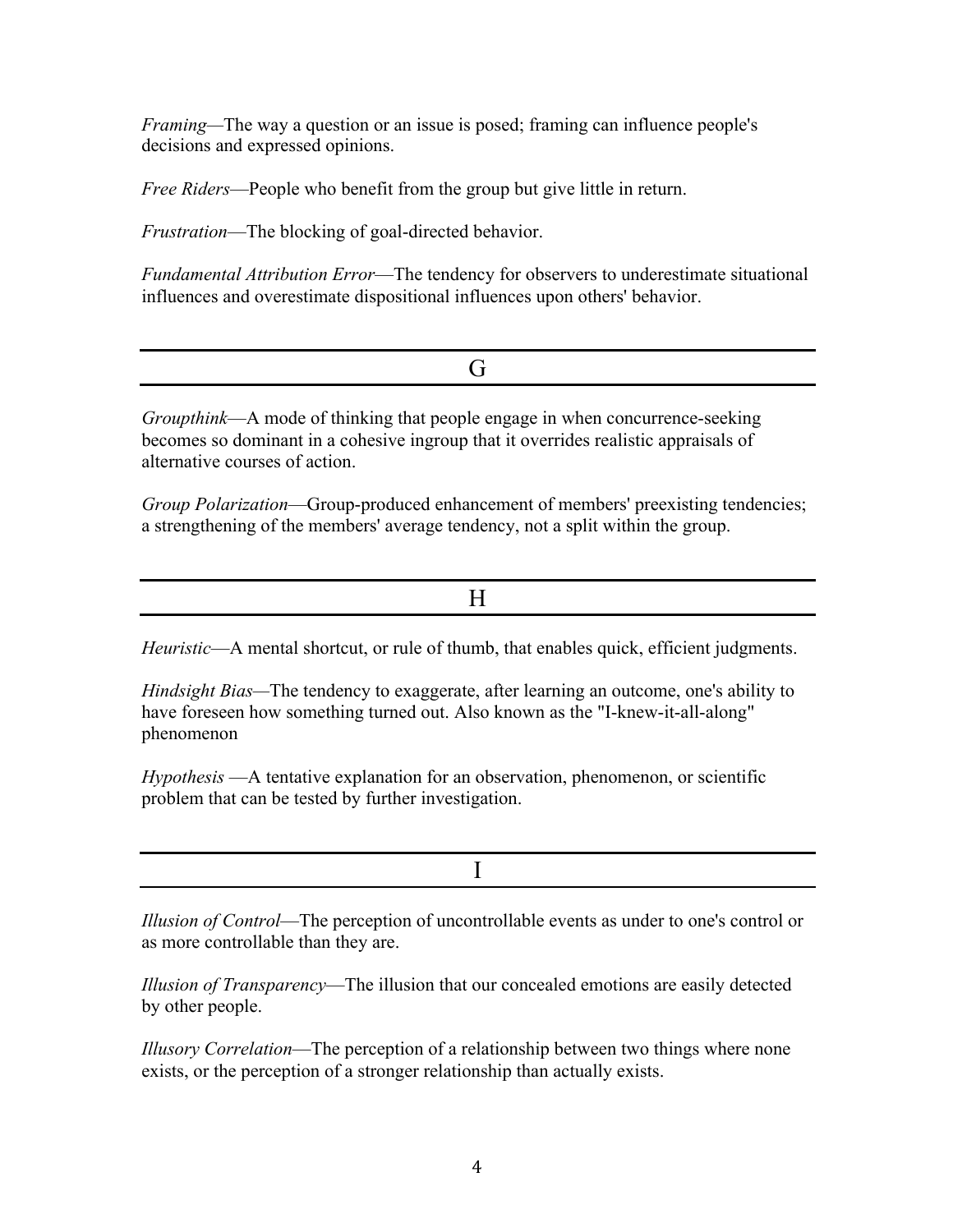*Immune Neglect*—The tendency to underestimate the ability of one's "psychological immune system" to promote emotional healing after bad things happen.

*Impact Bias*—Overestimating the strength and duration of emotion-causing events (for example, overestimating how long it will take to recover emotionally from a romantic break-up, or much happiness will result from receiving an increase in salary).

*Independent Variable—*The experimental factor that a researcher manipulates in order to examine its effect on or relationship to another variable.

*Individualism*—Giving priority to one's own goals over group goals and defining one's identity in terms of personal attributes rather than group identifications.

*Informed Consent*—An ethical principle requiring that research participants be told enough about a study to choose whether they wish to participate.

 $\mathbf{L}$ 

*Learned Helplessness*—The sense of hopelessness and resignation learned when a human or animal sees repeated bad events as uncontrollable.

*Locus of Control*—The extent to which people perceive outcomes as internally controllable by their own efforts or as externally controlled by chance or outside forces.

*Matching Phenomenon*—The tendency for people to choose partners who match them in level of physical attractiveness and other traits.

*Mere-Exposure Effect*—The tendency for novel stimuli to be liked more or rated more positively after the rater has been repeatedly exposed to them.

*Mirror-Image Perceptions*—Reciprocal views of each other often held by parties in conflict; for example, each may view itself as moral and peace-loving and the other as evil and aggressive.

*Misattribution*—Mistakenly attributing the cause of a behavior to the wrong source.

*Misinformation Effect*—Incorporating inaccurate information into one's memory of an event after witnessing the event and receiving misleading information about it.

*Mundane Realism—*The degree to which an experiment is superficially similar to everyday situations.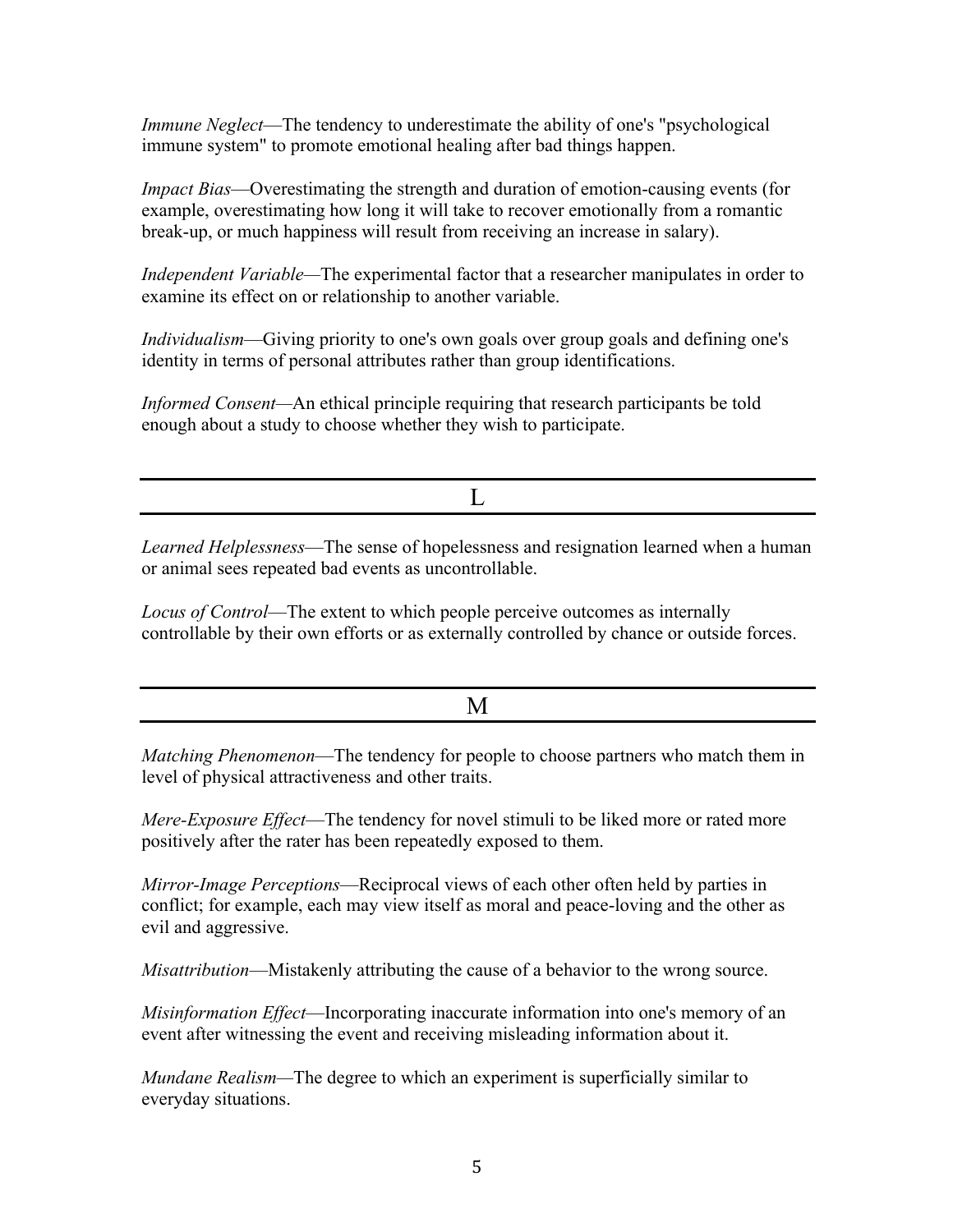N

*Need to Belong* —A motivation to bond with others in relationships that provide ongoing, positive interactions.

*Non-Zero-Sum Game*—A game, interaction, negotiation, or other situation in which one side's gain is not necessarily the other side's loss. In a non-zero-sum game, both sides can win with cooperation or lose as a result of competition.

*Obedience*—Acting in accord with a direct order.

*Overconfidence Phenomenon*—The tendency to be more confident than correct—to overestimate the accuracy of one's beliefs.

P

*Peripheral Route to Persuasion*—Occurs when people are convinced by incidental cues, such as a speaker's attractiveness, rather than by facts, statistics, logic, or evidence.

*Persuasion*—The process by which a message induces change in beliefs, attitudes, or behaviors.

*Physical-Attractiveness Stereotype*—An assumption that physically attractive people possess other socially desirable traits as well: What is beautiful is good.

*Planning fallacy*—The tendency to underestimate how long it will take to complete a task or project.

*Possible Selves*—Images of what we dream of or dread becoming in the future.

*Postdecisional Dissonance*—A type of cognitive dissonance generated by a decision that one has made.

*Predecisional Dissonance*—A type of cognitive dissonance that arises before one makes a decision and that may influence the choice being made.

*Priming*—Activating particular associations in memory.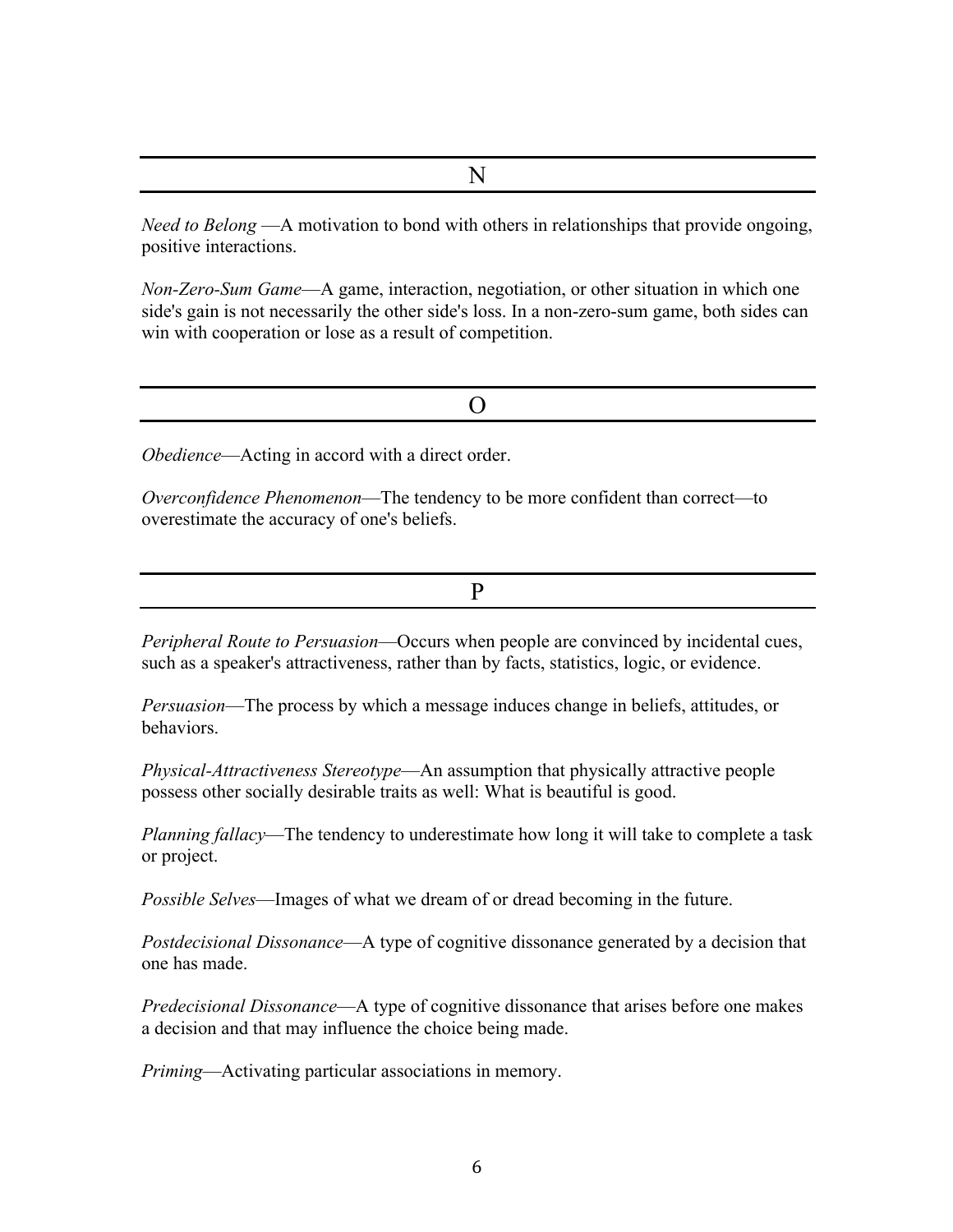*Proximity*—Geographical nearness. Proximity (or, more precisely, "functional distance") powerfully predicts how much people like and befriend one another.

R

*Random Assignment—*The process of assigning participants to the conditions of an experiment such that all persons have the same chance of being in a given condition. (Note the distinction between random assignment in experiments and random sampling. Random assignment helps us infer cause and effect. Random sampling helps us generalize to a population.)

*Random Sampling—*A procedure in which every element in a population has an equal chance of being selected.

*Reciprocity Norm*—An expectation that people will help, not hurt, others who have helped them.

*Regression Toward the Average*—The statistical tendency for extreme scores or extreme behavior to return toward one's average.

*Representativeness Heuristic*—The tendency to presume, sometimes despite contrary odds, that someone or something belongs to a particular group if resembling (being representative of) a typical member.

S

*Self-Concept—*What we know and believe about ourselves.

*Self-Esteem*—A person's overall self-evaluation or sense of self-worth.

*Self-Fulfilling Prophecy*—A belief that leads to its own fulfillment.

*Self-Handicapping*—Protecting one's self-image with behaviors that create a handy excuse for later failure.

*Self-Monitoring*—Being attuned to the way one presents oneself in social situations and adjusting one's performance to create the desired impression.

*Self-Presentation*—The act of expressing oneself and behaving in ways designed to create a favorable impression or an impression that corresponds to one's ideals.

*Self-Schema*—Beliefs about self that organize and guide the processing of self-relevant information.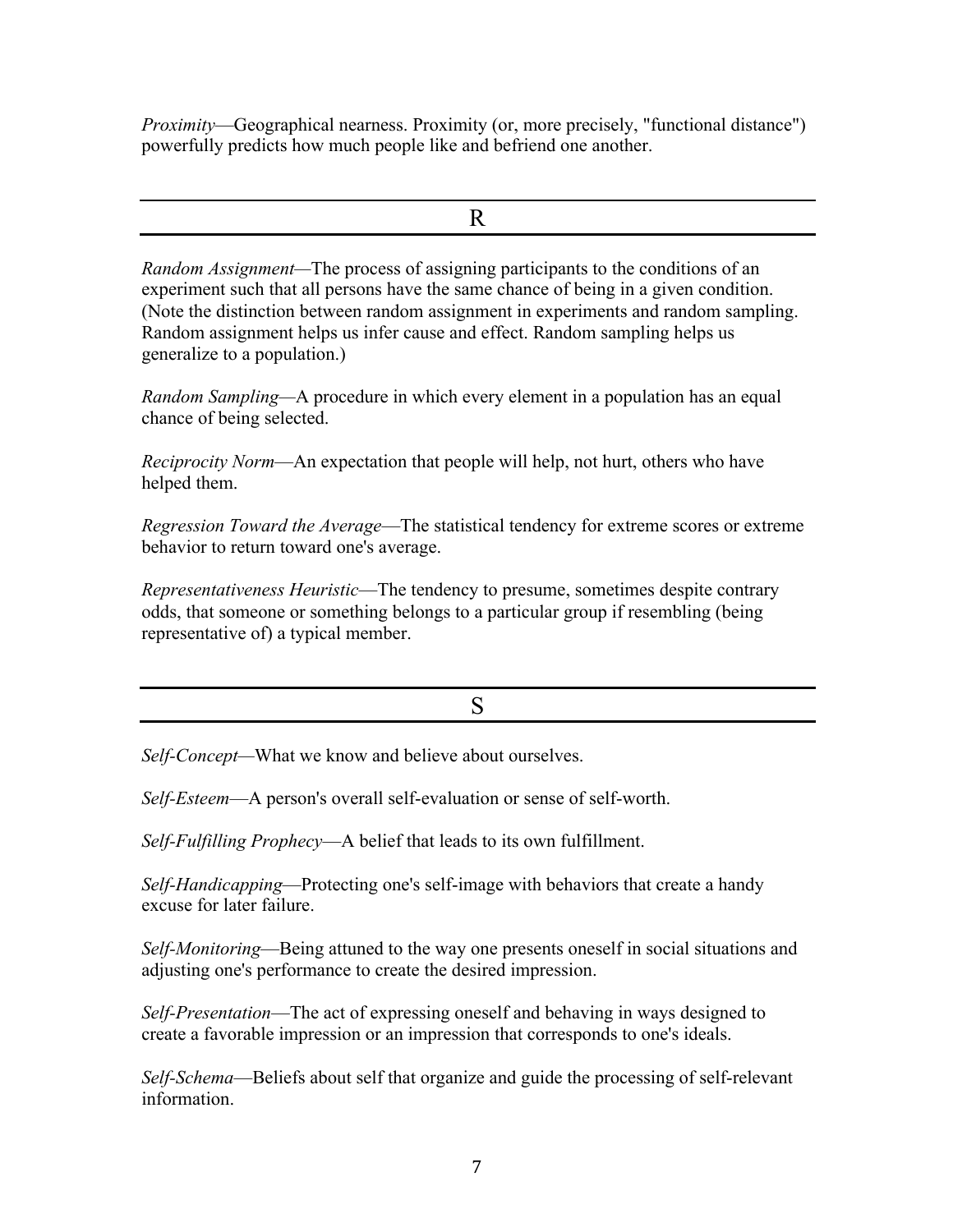*Self-Serving Attributions*—A form of self-serving bias; the tendency to attribute positive outcomes to oneself and negative outcomes to other factors.

*Self-Serving Bias*—The tendency to perceive oneself more favorably than other people do or than is warranted by evidence.

*Self-Efficacy*—A sense that one is competent and effective (different from self-esteem, which is one's sense of self-worth; a sharpshooter in the military might feel high selfefficacy and low self-esteem).

*Situational Attribution*—An explanation of someone's behavior that focuses on environmental factors.

*Sleeper Effect*—A delayed impact of a message that occurs when an initially discounted message becomes effective after we forget the reason for discounting it.

*Social Comparison*—Evaluating one's opinions and abilities by comparing oneself to others.

*Social-Exchange Theory*—The theory that human interactions are transactions that aim to maximize one's rewards and minimize one's costs.

*Social Learning Theory*—A theory that we learn social behavior by observing and imitating and by being rewarded and punished.

*Social Loafing*—The tendency for people to exert less effort when they pool their efforts toward a common goal than when they are individually accountable.

*Social Neuroscience—*An interdisciplinary field that explores the neural bases of social and emotional processes and behaviors, and how these processes and behaviors affect our brain and biology.

*Social Psychology—*The scientific study of how people think about, influence, and relate to one another.

*Social-Responsibility Norm*—An expectation that people will help those who need it.

*Social Trap*—A situation in which the conflicting parties, by each rationally pursuing its self-interest, become caught in mutually destructive behavior. Examples include the Prisoner's Dilemma and the Tragedy of the Commons.

*Spontaneous Trait Inference*—An effortless, automatic inference of a trait after exposure to someone's behavior.